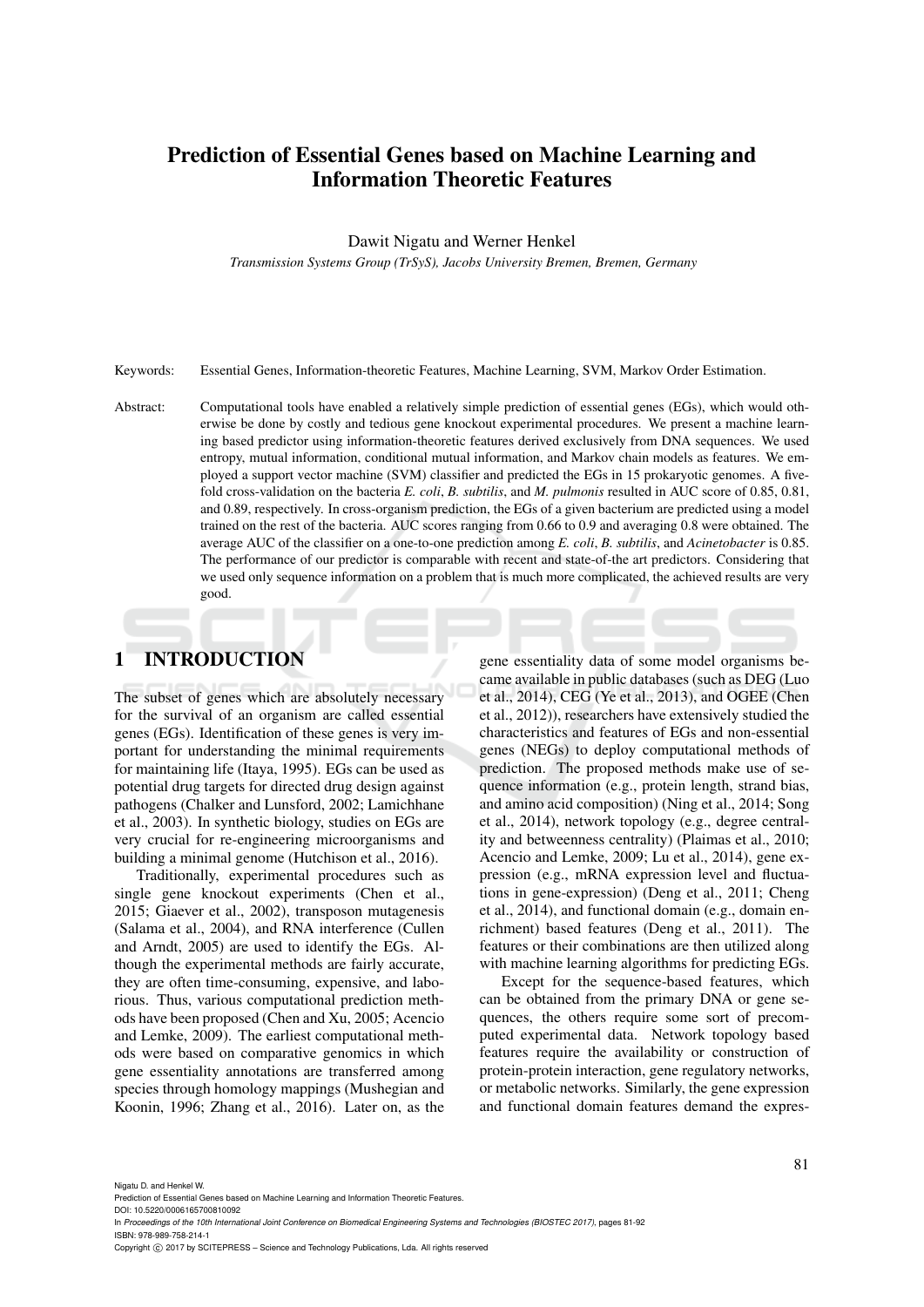sion data and a search in protein domain databases such as PROSITE and PFAM. Although experimental and genetic network information is available for the well-studied organisms, they are not available for all organisms, especially for newly sequenced and under-studied organisms. Hence, we intended to produce a machine learning based predictor relying only on primary sequence information. Ning et al. (Ning et al., 2014) proposed a gene essentiality predictor that uses only primary sequence information and showed that decent results can be obtained. They used nucleotide, di-nucleotide, codon, and amino acid frequencies along with what is known as CodonW features. The CodonW features, which are sequence derived, are obtained from a codon usage analysis software (http://codonw.sourceforge.net). However, some of the features in the CodonW features are not purely obtainable from the primary sequence. For instance, the Codon Adaptation Index (CAI) is a measure of the relative adaptability of the codon usage of a gene compared to the codon usage of highly expressed genes (Sharp and Li, 1987). That means, one needs to first distinguish the highly expressed genes in the organism. The other very effective essential gene predictor based solely on sequence and sequence derived properties is ZUPLS (Song et al., 2014). ZUPLS uses features from the so-called Z-curve, sequence based (e.g., size, CAI, and strand), homology mapping, and domain enrichment scores. Note that the latter two require database searches.

In this work, we present a machine-learning based essential gene predictor using informationtheoretic features derived exclusively from the DNA sequences. The information-theoretic features are entropy (Shannon and Gibbs), mutual information (MI), conditional mutual information (CMI), and Markov parameters. These quantities measure the structural and organizational properties in the DNA sequences. The entropy computations will highlight the degree of randomness and thermodynamic stability of the genes. In a previous study (Nigatu et al., 2016), we have extensively analyzed the application and implication of Shannon and Gibbs entropies in bacterial genomes. MI has been extensively used in various computational biology and bioinformatics applications. For instance, MI profiles were used as a genomic signatures to reveal phylogenetic relationships between genomic sequences (Bauer et al., 2008), as a metric of phylogenetic profile similarity (Date and Marcotte, 2003), and for identification of single nucleoride polymorphisms (SNPs) (Hagenauer et al., 2004). Hence, MI and CMI features make use of sequence organization and dependencies and capture the differences between EGs and NEGs. The Markov

features are selected for measuring statistical dependencies inside the genes. Assuming that the gene sequences of EGs and NEGs are generated by Markov sources of order *m* and *n*, respectively. We first estimate the Markov orders from the genes in the training sets and construct the corresponding Markov chains. Then, the genes in the test dataset are scored using the two Markov chains. The scores are used as Markov features. After the features are collected, we employ a support vector machine (SVM) to perform a supervised classification.

To our knowledge, the only essential gene predictor which uses solely sequence composition information is the work of Ning et al. (Ning et al., 2014). Hence, we have tested our method on the organisms used in their work, to allow for easy performance comparisons.

### 2 METHODS

### 2.1 Data Sources

The dataset for essential and non-essential protein coding genes were obtained from the database of essential genes (DEG 13.5). DEG collects the list of essential and non-essential genes in both eukaryotes and prokaryotes, which were identified by different experimental procedures such as single gene knockout and RNA interference (Luo et al., 2014). The list and accession number of the bacteria used in this study is presented in Table 1. The genome sequences and the corresponding annotations were downloaded from NCBI GenBank (Benson et al., 2013).

#### 2.2 Information Theoretic Features

#### 2.2.1 Mutual Information (MI)

The mutual information measures the information shared by two random variables *X* and *Y*. It is the amount of information provided by one random variable about the other. We took *X* and *Y* to be two bases located *k* bases apart. Mathematically, MI at a distance *k* between *X* and *Y* with a joint probability  $P_k(x, y)$  is given by

$$
I_k(X,Y) = \sum_{x \in \Omega} \sum_{y \in \Omega} P_k(x,y) \log_2 \frac{P_k(x,y)}{P(x)P(y)},
$$
 (1)

where  $P(x)$  and  $P(y)$  are the marginal probabilities of *X* and *Y*, respectively.  $\Omega$  is the set of nucleotides  ${A, T, C, G}$ . For a given gene, the joint and marginal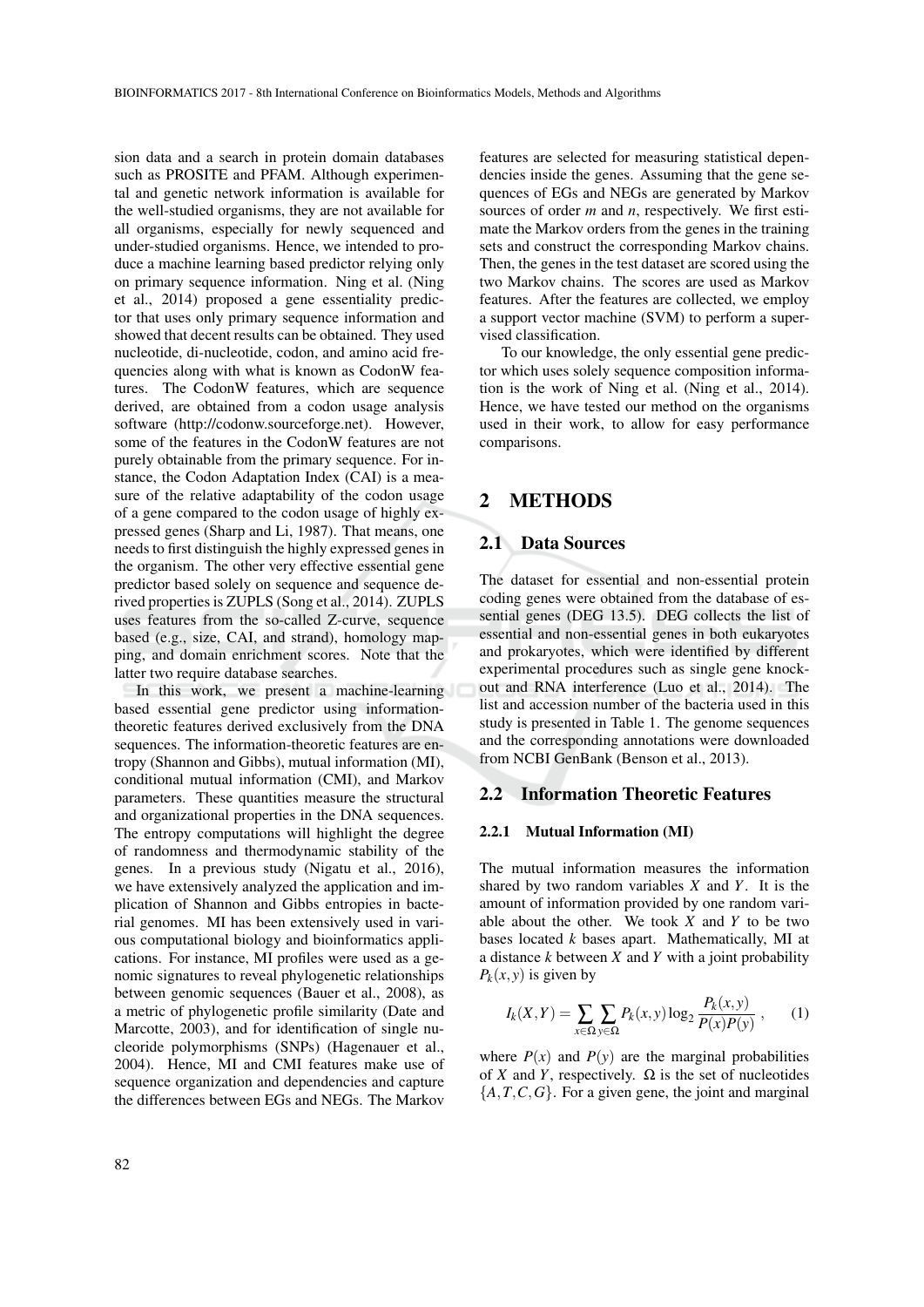| No.            | Organism                                       | Abbreviation    | Accession No.         |  |
|----------------|------------------------------------------------|-----------------|-----------------------|--|
| 1              | Acinetobacter baylyi ADP1                      | AB              | NC <sub>-005966</sub> |  |
| $\overline{2}$ | Bacillus subtilis 168                          | <b>BS</b>       | NC <sub>-000964</sub> |  |
| 3              | Escherichia coli MG1655                        | EC              | NC <sub>-000913</sub> |  |
| 4              | Francisella novicida U112                      | FN              | NC <sub>-008601</sub> |  |
| 5              | Haemophilus influenzae Rd KW20                 | HІ              | NC <sub>-000907</sub> |  |
| 6              | Helicobacter pylori 26695                      | <b>HP</b>       | NC <sub>-000915</sub> |  |
| 7              | Mycoplasma genitalium G37                      | MG              | NC <sub>-000908</sub> |  |
| 8              | Mycoplasma pulmonis UAB CTIP                   | <b>MP</b>       | NC <sub>-002771</sub> |  |
| 9              | Mycobacterium tuberculosis H37Rv               | MT              | NC <sub>-000962</sub> |  |
| 10             | Pseudomonas aeruginosa UCBPP-PA14              | <b>PA</b>       | NC <sub>-008463</sub> |  |
| 11             | Staphylococcus aureus N315                     | <b>SA</b>       | NC <sub>-002745</sub> |  |
| 12             | Staphylococcus aureus NCTC 8325                | SA2             | NC <sub>-007795</sub> |  |
| 13             | Salmonella enterica serovar Typhi              | SЕ              | NC 004631             |  |
| 14             | Salmonella typhimurium LT2                     | <b>ST</b>       | NC <sub>-003197</sub> |  |
| 15             | Vibrio cholerae N16961                         | VC.             | NC <sub>-002505</sub> |  |
| 16             | Salmonella enterica serovar Typhimurium SL1344 | SE <sub>2</sub> | NC <sub>-016810</sub> |  |

Table 1: Name and accession No. of the bacteria used in this study.

probabilities are estimated from the relative frequencies of the di-nucleotides and nucleotides, respectively. Bauer et al. (Bauer et al., 2008), used this definition (Eq. 1) and computed the profile of the average mutual information function to produce a genomic signature that can uniquely identify species.

The mutual information evaluation, using Eq. 1, will result in a single value. However, we have instead used the components of the definition, i.e., without the summations, as features (16 features). That means, for each di-nucleotide, the quantity  $P_k(x, y)$ log<sub>2</sub>  $\frac{P_k(x, y)}{P(x)P(y)}$  $\frac{P_k(x,y)}{P(x)P(y)}$  is calculated and taken as a feature. We have tested the classifier for different distances (i.e.,  $k = 1, 2, 3...$ ) and the performance has decayed very fast with increasing distance. Thus, we have decided to use the MI between consecutive bases  $(k = 1)$ .

#### 2.2.2 Conditional Mutual Information (CMI)

The mutual information between two random variables *X* and *Y* conditioned on a third random variable *Z* having a probability mass function (pmf)  $P(z)$  is given by

$$
I(X;Y|Z) = \sum_{z \in \Omega} P(z) \sum_{x \in \Omega} \sum_{y \in \Omega} P(x,y|z) \log_2 \frac{P(x,y|z)}{P(x|z)P(y|z)}
$$
  
= 
$$
\sum_{x \in \Omega} \sum_{y \in \Omega} \sum_{z \in \Omega} P(x,y,z) \log_2 \frac{P(z)P(x,y,z)}{P(x,z)P(y,z)}
$$
(2)

where  $P(xyz)$ ,  $P(xz)$ , and  $P(yz)$  are the joint pmfs of the random variables shown in brackets.

Similar to the MI function, the CMI can be defined as a function of the distance between two bases, which we regard as random variables *X* and *Y*. For example, *CMI*(*d*) would mean the MI between two bases located *d* bases apart conditioned on the *d* bases in the middle. Note that, the CMI expression in Eq. 2 reduces to the MI in Eq. 1, if *X* and *Y* are consecutive  $(d = 0)$ .

Again, the components of the CMI expression in Eq. 2 (without the summations) will be taken as CMI features. For all possible values of XZY, the quantity  $P(x, y, z)$ log<sub>2</sub>  $\frac{P(z)P(x, y, z)}{P(x, z)P(y, z)}$  $\frac{P(z)P(x,y,z)}{P(x,z)P(y,z)}$  will be calculated and taken as a feature. Thus, the number of features depends on the length of  $Z(4^{d+2})$ . Here also, we have investigated the performance of the classifier for increasing distance. The performance of the classifier decays very quickly as the distance increases. Hence, we use *CMI*(1) as a feature (64 features).

#### 2.2.3 Entropy (E)

The Shannon entropy quantifies the average information content of the gene sequence from the distribution of symbols. It is mathematically given as

$$
H_N = -\sum_i P_s^{(N)}(i) \log_2 P_s^{(N)}(i) ,\qquad (3)
$$

where  $P_s^{(N)}(i)$  is the probability (relative frequency) to observe the *i th* word of block size *N*. We calculated the Shannon entropy of the genes for a block size of 3 (i.e. codons).

In our previous works (Nigatu et al., 2016; Nigatu et al., 2014), we have measured the information content in DNA sequences along with the thermodynamic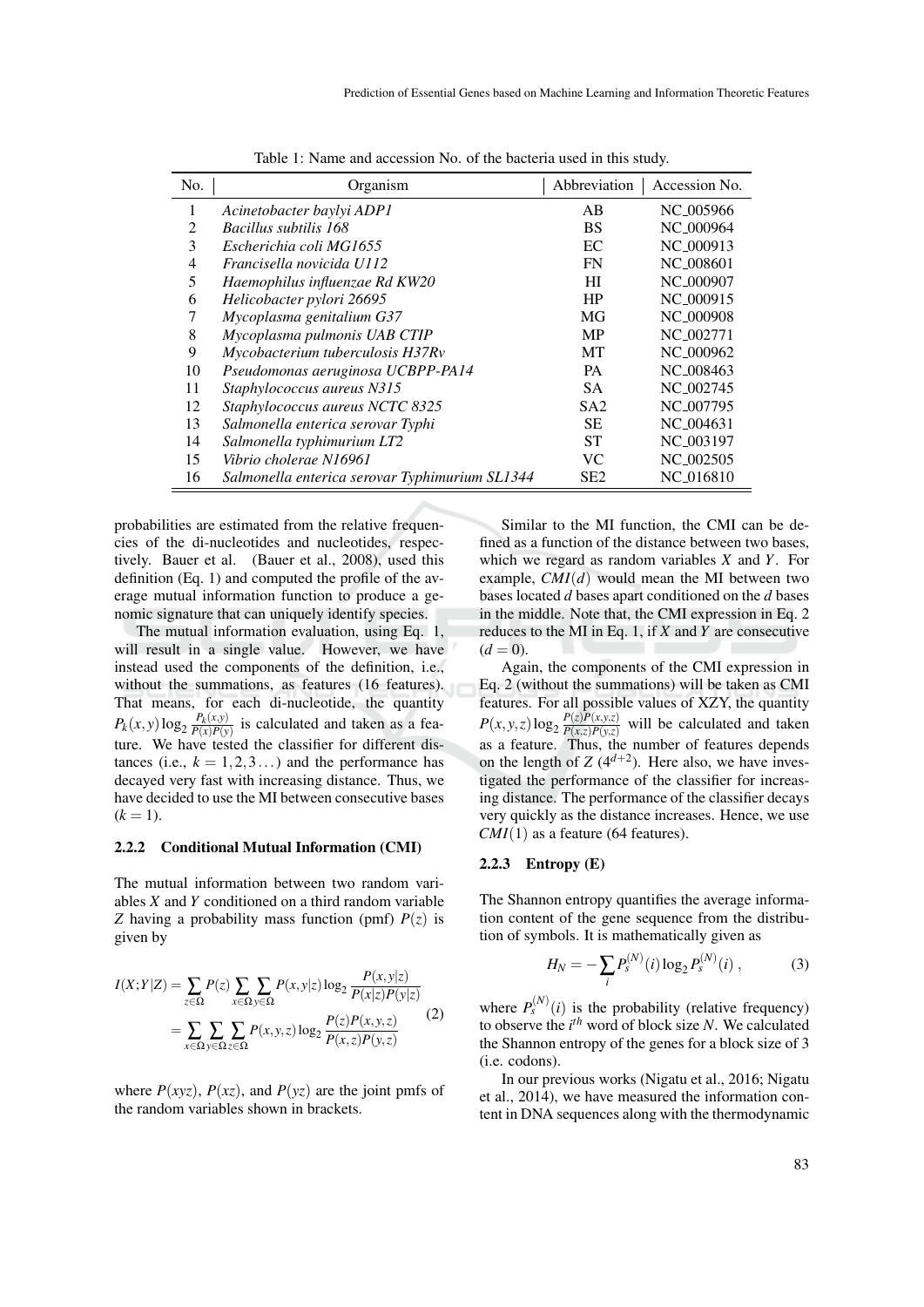stability. We measured stability using Gibbs entropy. The Gibbs entropy is defined as

$$
S_G = -k_B \sum_i P_G(i) \ln P_G(i) , \qquad (4)
$$

where  $P_G(i)$  is the probability that a molecule is in the *i th* state. We associated the probability distribution with the thermodynamic stability quantified by the nearest-neighbor free energy parameters. We used Sanatluca's unified free energy parameters for di-nucleotide steps at 37◦*C* as in (SantaLucia, 1998). The probability distribution,  $P_G(i)$ , is modeled by the Boltzmann distribution given by

$$
P_G(i) = \frac{n_i e^{-\frac{E(i)}{k_B T}}}{\sum_j n_j e^{-\frac{E(j)}{k_B T}}}.
$$
 (5)

 $n_i$  is the frequency of the the *i*<sup>th</sup> codon and  $E(i)$  is the energy of the codon according to (SantaLucia, 1998), and *T* is the temperature in Kelvin.

We have computed the Shannon and Gibbs entropies of the genes and used them as an entropy feature.

#### 2.2.4 Markov (M)

First, the correct Markov chain order for both EGs and NEGs in the training dataset is estimated. Then, two Markov chains of the estimated orders are constructed. After that, the features are computed by scoring every gene using the generated Markov chains.

Numerous Markov chain order estimators have been put forth in the literature. We have assessed the performances of selected estimators (Tong, 1975; Katz, 1981; Peres and Shields, 2005; Dalevi and Dubhashi, 2005; Menéndez et al., 2011) on DNA sequence data and selected the estimator proposed by Papapetrou and Kugiumtzis (Papapetrou and Kugiumtzis, 2013). The order estimation is based on CMI given in Eq. 2. A Markov chain of order *L* has the following property.

$$
P(x_n|x_{n-1},...,x_{n-L},x_{n-L-1},...)
$$
  
=  $P(x_n|x_{n-1},...x_{n-L})$ . (6)

Hence, for any  $m \leq L$ , two nucleotides will be dependent and the CMI (conditioned on the *m*−1 intermediate values) will be greater than zero. Conversely, for  $m > L$ , the two nucleotides will be independent given the intermediate values and CMI will be zero. Using this observation, they have proposed both parametric and non-parametric significance testing procedures (Papapetrou and Kugiumtzis, 2013; Papapetrou

and Kugiumtzis, 2016). The parametric approximation of the CMI by a gamma distribution is more accurate than the other approximations (Papapetrou and Kugiumtzis, 2016). In a symbol sequence of length *N*,  $\hat{I}(X;Y|Z)$ , the estimate of the CMI, is approximated by the gamma distribution,

$$
\hat{I}(X;Y|Z) \approx \Gamma(\frac{|Z|}{2}(|X|-1)(|Y|-1), \frac{1}{N\ln 2}).
$$
 (7)

The gamma distribution is used as the distribution of the null hypothesis,  $H_0$ : *CMI*(*m*) > 0. Since *CMI* ≥ 0 always holds, one-sided parameter testing is performed. Thus, the *p*-value is computed from the complementary cumulative distribution of the gamma distribution in Eq. 7.  $H_0$  is rejected if the *p*-value is less than the nominal significance level ( $\alpha$  = 0.05). When  $H_0$  is rejected, the next order is checked and the process continues until the null hypothesis is accepted.

After the correct order is determined for the EGs and NEGs, separately, two Markov chains of the estimated orders will be constructed. Then, the constructed Markov chains are used to score genes in both the training and test data sets. If the gene sequence is  $b_1$ ,  $b_2$ ,  $b_3$ , ...,  $b_L$  and *m* is the order of the Markov chain, the score is calculated as

$$
Score = \sum_{i=1}^{L-m} P(b_i b_{i+1} \dots b_{i+m})
$$
\n
$$
\log_2(\frac{P(b_{i+m}|b_i b_{i+1} \dots b_{i+m-1})}{P(b_{i+m})})
$$
\n(8)

The score gives an indication of how likely the gene sequence is generated by the Markov chain compared to a random generation. The probability of the nucleotides is estimated from the frequencies in the training set, whereas the conditional probabilities are the entries of the Markov chain. The scores of a gene sequence on the two Markov chains (EG and NEG) are used as two features.

# 2.3 Classifier Design, Training, and Evaluation

The analysis is performed using Python 3.5.2 with scikit-learn module (Pedregosa et al., 2011). We used the SVM classifier to train and classify the EGs and NEGs. Mostly, the number of EGs is significantly lower than that of NEGs. This imbalance between the positive and negative datasets will cause a problem for machine learning algorithms (Visa and Ralescu, 2005; Provost, 2000). To overcome this problem, the datasets are balanced by randomly under-sampling the NEGs to the size of the EGs. The number of selections needed to cover all the NEGs can be determined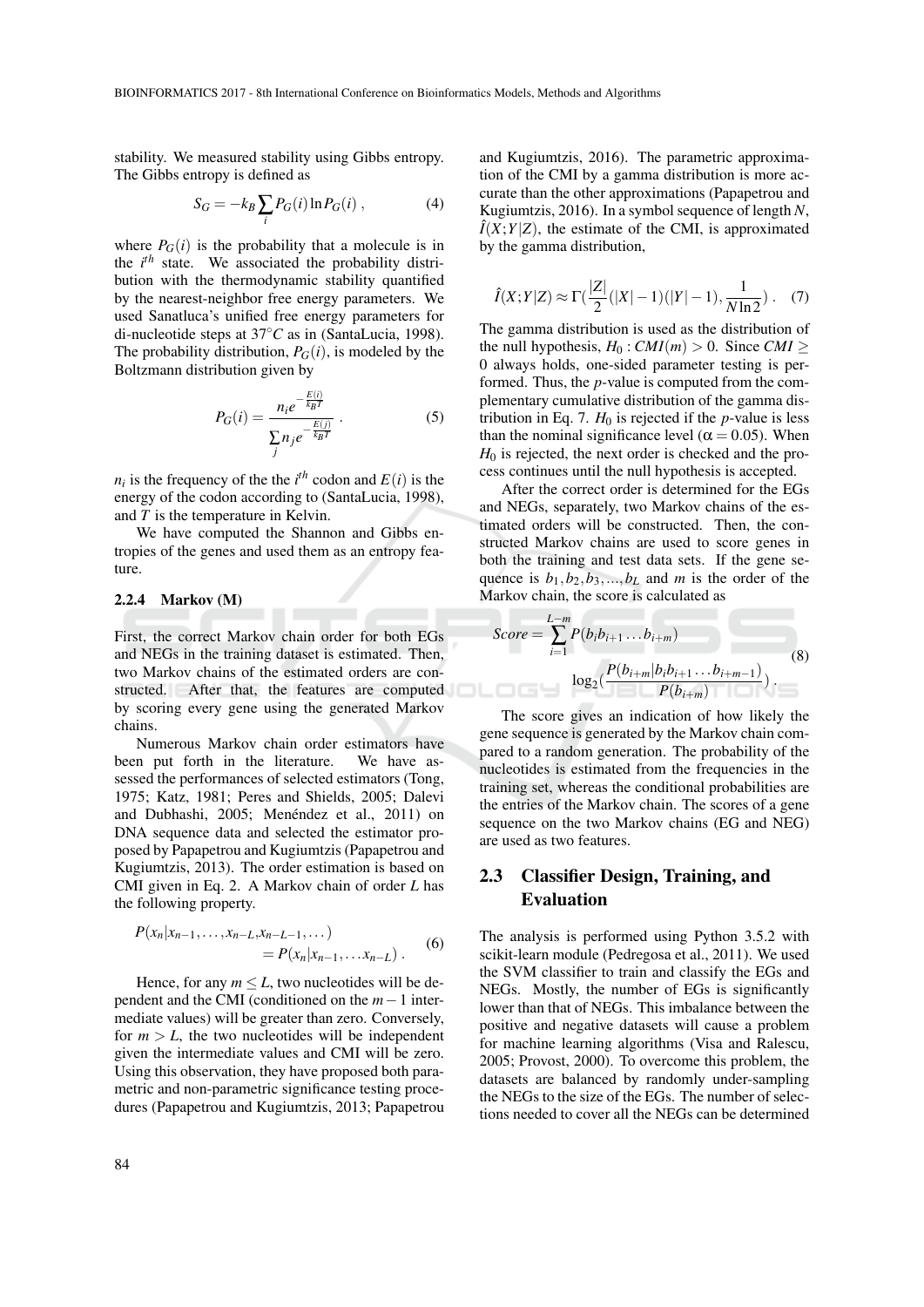

Figure 1: A flow diagram of the classification procedure.

from what is known as the Clarke and Carbon formula (Clarke and Carbon, 1976), i.e.,

$$
N = \frac{\log(1 - p)}{\log(1 - \#EG/\#NEG)}
$$
(9)

where  $p$  is the probability that a given gene is represented in the samples, #*EG* and #*NEG* are the number of essential and non-essential genes, respectively. This formula is widely used to calculate the coverage statistics in genome sequencing.

In the cross-organism predictions, one or a set of organisms are used to train the SVM classifier, whereas in the prediction of EGs in a given organism (intra-organism), the datasets are divided into training and test sets. In the five-fold cross-validation, the data is divided into five equal parts. The model is then trained on four parts and tested on the remaining one.

The flowchart in Fig. 1 presents the procedures

followed in our EG and NEG classifier. To avoid the scaling differences between features, all features were standardized to zero mean and unit variance (feature scaling) prior to the training and testing of the classifier.

Different kernel functions (linear, radial basis function (rbf), and polynomial) and hyper-parameters (C and gamma) are considered. The C parameter in the SVM classifier optimizes the trade-off between misclassification of the training set and margin maximization (Ben-Hur and Weston, 2010). If C is small, training errors will increase whereas a larger C value leads to a hard margin. The gamma parameter in the rbf kernel defines the influence of training examples on the decision boundary. A large gamma means a smaller variance and the decision boundary is influenced by data points closer to the margin. The optimal values of C, gamma, and the type of kernel are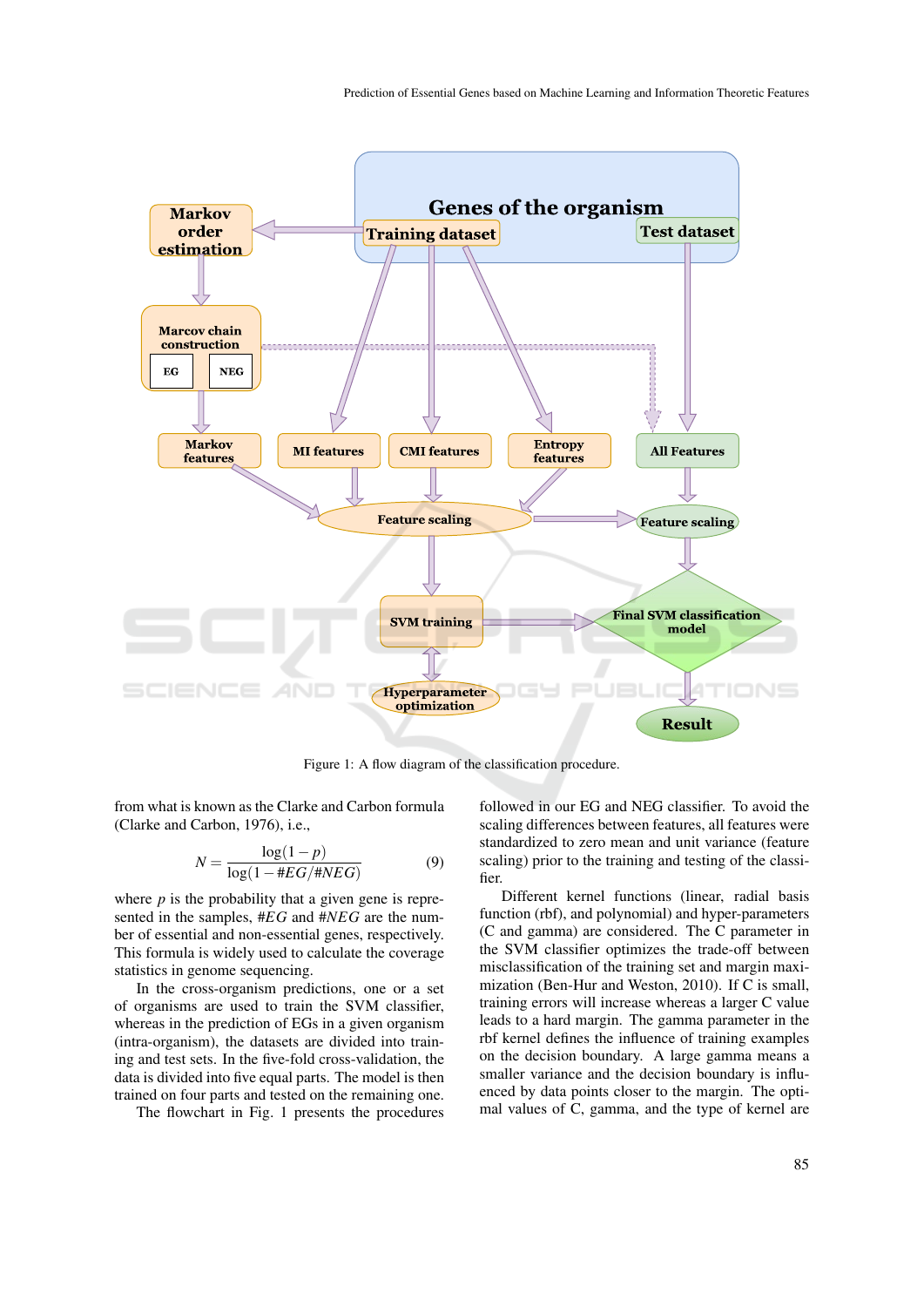obtained by a grid-search approach.

The Area Under the Curve (AUC) of the Receiver Operating characteristic Curve (ROC) is used to evaluate the performance of our classifier. The ROC plots the true positive (TP) rate versus false positive (FP) rate. It shows the trade-off between sensitivity (*Sn*) and specificity (*Sp*) for all possible thresholds. Other performance evaluation such as Positive Predictive Value (*PPV*) and Accuracy (*Ac*) are also calculated. However, these parameters depend on the selected threshold value. Therefore, we will mainly use the AUC score for analyzing the performance of the classifier. For a given threshold, the true positive (TP), false negative (FN), false positive (FP), and true negative (TN) predictions are determined and *Sn*, *Sp*, *Ac*, and *PPV* are calculated as follows:

$$
Sn = \frac{TP}{TP + FN},
$$
  
\n
$$
Sp = \frac{TN}{TN + FP},
$$
  
\n
$$
PPV = \frac{TP}{TP + FP},
$$
  
\n
$$
Ac = \frac{TP + TN}{TP + FN + TN + FP}.
$$
  
\n(10)

## 3 RESULTS AND DISCUSSION

### 3.1 Prediction of Essential Genes in *E. coli*

The number of essential genes (EG) in *E. coli* (296) is significantly lower than the number of non-essential genes (4077). As mentioned in Section 2, a balanced dataset is created by selecting an equal number of NEGs. 61 random samplings were performed (which ensures that 99% of NEGs are covered).

The balanced datasets were then passed to our SVM classifier. A linear kernel with  $C = 0.5$  was selected to be the best hyperparameter using an extensive grid search. The features MI, M, and E are used. To evaluate the models performance, a 5-fold cross-validation is performed and the ROC curve and AUC values for the individual features as well as their combinations are presented in Fig. 2.

The estimated order for both the positive (EG) and negative (NEG) samples was found to be five. Hence, a fifth order Markov chain is constructed from the training data sets and is used to score the genes. Collectively, an AUC score of 0.85 is obtained. The *Sn*, *Sp*, and *Ac* of our classifier, with the probability threshold set at 0.5, are 0.88, 0.67, and 0.78, respectively. The entropy features, i.e., Shannon and



Figure 2: The average ROC curves of *E. coli* EG prediction.

Gibbs entropies produced the lowest performance. This could be because of the dependency between the Shannon and Gibbs entropies. Both of them make use of the codon frequencies. The Markov and MI features, even when used alone, produced a very good performance.



Figure 3: The average ROC curves of *M. pulmonis* EG prediction.

# 3.2 Prediction of Essential Genes in *M. pulmonis*

The same procedure is taken to train and predict the essential genes in *M. pulmonis*. A 5-fold crossvalidation of the linear SVM classifier is performed on the balanced dataset. The 310 non-essential genes were selected out of 322 to balance the datasets. 20 random samplings were performed and the average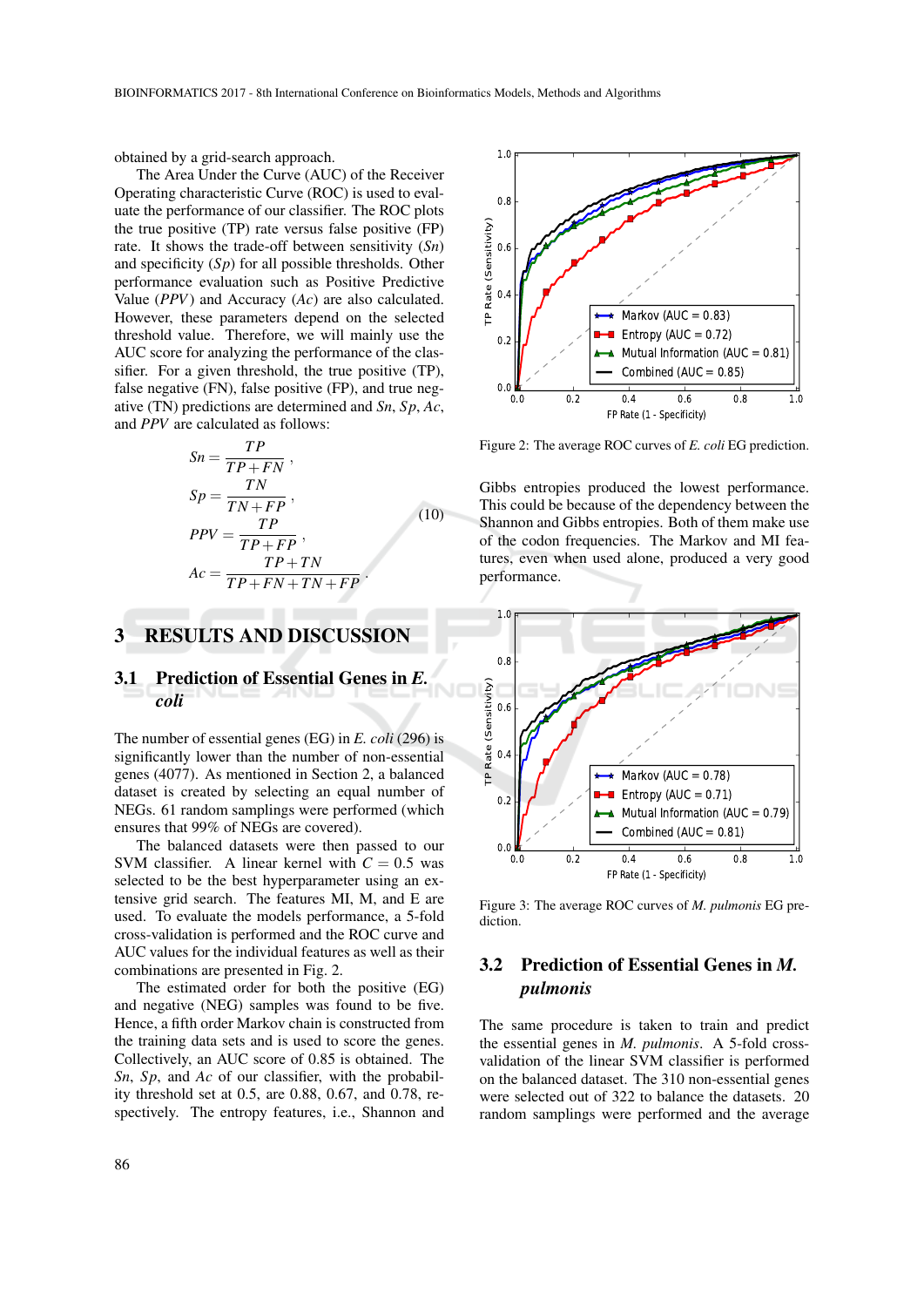ROC curves and AUC values for all the learning attributes, individually and collectively, are presented in Fig. 3. The predicted order of the Markov chain, for both EGs and NEGs, was 6. Here also, the entropy features have produced the smallest values. The average AUC of the classifier using all the features is 0.81. The *Sn*, *Sp*, and *Ac*, at a threshold of 0.5, are 0.88, 0.62, and 0.75, respectively.

# 3.3 Prediction of Essential Genes in *B. subtilis*

According to DEG, *B. subtilis* has 271 essential and 3904 non-essential genes. A similar under-sampling of the non-essential genes is carried out and 65 random samplings were done. The ROC curves of the five-fold cross-validation are presented in Fig. 4. Interestingly, the estimated order from essential genes training set is 5 whereas for non-essential ones, the order is 4. Therefore, each gene is scored by an order 4 Markov chain constructed from the NEG training set and an order 5 Markov chain obtained from the EG training set.



Figure 4: The average ROC curves of *B. subtilis* EG prediction.

The average AUC of the classifier using all the features is 0.89. The *Sn*, *Sp*, and *Ac*, at a threshold of 0.5, are 0.83, 0.75, and 0.8, respectively.

To check if the estimated Markov order is indeed better than the other orders, we have used features from the scores of fixed Markov orders ranging from 1 to 7 and tested the performance of our classifier. A linear SVM  $(C = 0.5)$  is applied on a balanced dataset using a single sample. The AUC scores for the prediction of essential genes in *B. subtilis*, *E. coli*, and *M. pulmonis* are shown in Fig. 5. In *E. coli*, the estimated

order is 5 and the maximum AUC score was obtained by using orders 4 and 5 (AUC = 0.84). In *B. subtilis*, the estimated order is order 4 for non-essential genes and order 5 for essential genes. The maximum AUC score of 0.83 is observed for order 6. However, the performance using the estimated orders is also 0.83. This is a good example to show how the order estimation finds the optimal performance, rather than a random choice of an order. *M. pulmonis* has an estimated order of 6 and it is with order 6 Markov chain the maximum AUC is obtained (0.81). Therefore, this shows that the estimated order achieves the best possible AUC score.



Figure 5: The AUC scores of different Markov orders. The black triangles indicate the maximum AUC score.

### 3.4 Cross-organism Predictions

### 3.4.1 Many to One Predictions

So far, the training and test datasets have been taken from the same organism. However, a more interesting and useful approach would be to predict essential genes across, both closely and distantly related, organisms. This will enable the prediction of essential genes in newly sequenced organisms without having to do the tedious and time-consuming gene-knockout experiments. To make a cross-organism prediction, we have collected the essential and non-essential gene data of 15 bacterial species from DEG. We have used the same bacteria as in the study by Ning et al. for comparison purposes. We have left out the bacteria *Streptoccus pneumoniae*, since the NEG are not reported in the DEG database. There are a total of 6078 EGs and 33475 NEGs in the pool. A five-fold crossvalidation was used to evaluate the performance of the SVM classifier. 6078 NEGs are randomly selected to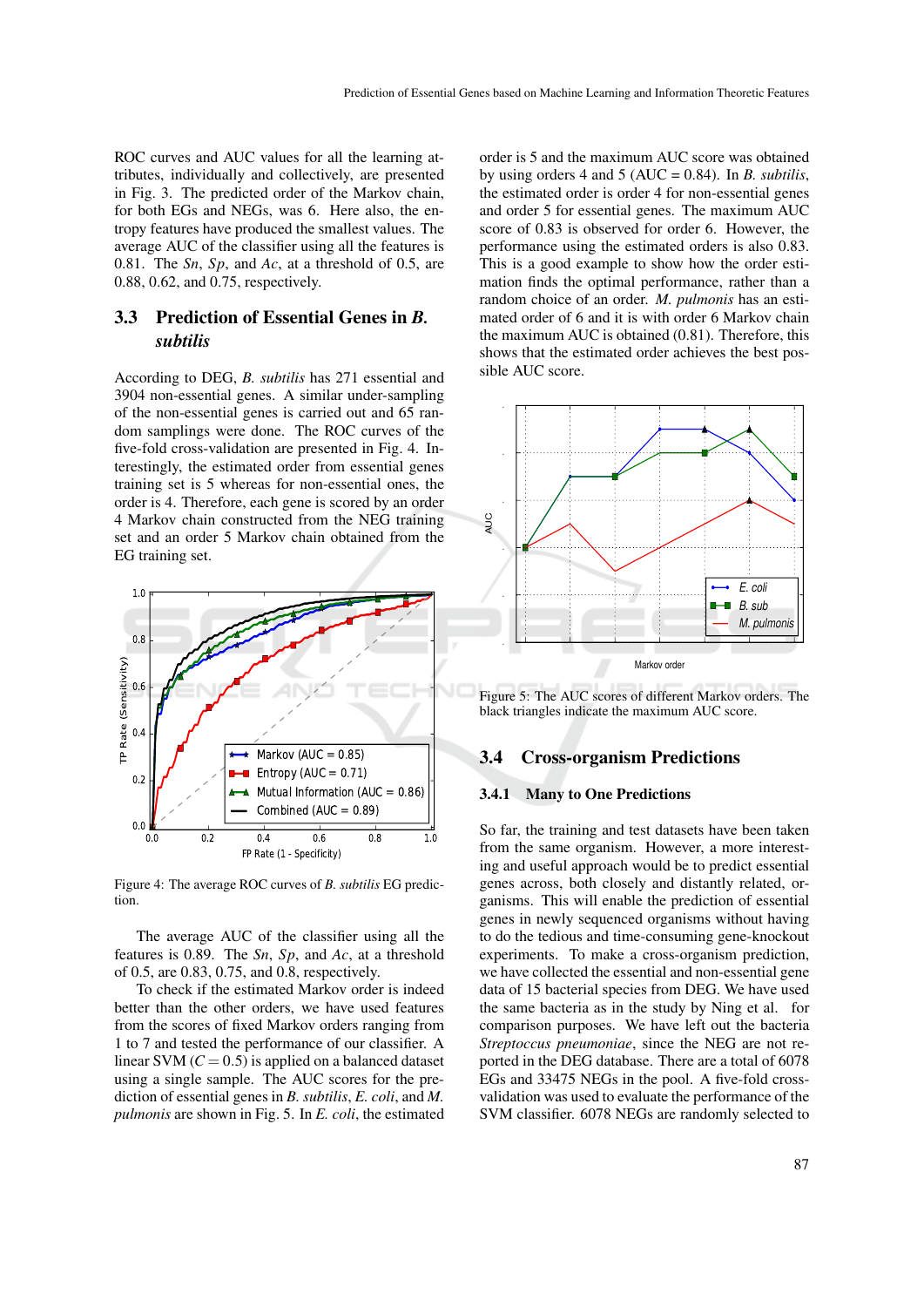| Organism        | #EG     | #NEG | <b>AUC</b> | Sn   | Sp   | Aс   | PPV  |
|-----------------|---------|------|------------|------|------|------|------|
| AB              | 499     | 2594 | 0.83       | 0.81 | 0.69 | 0.75 | 0.72 |
| <b>BS</b>       | 271     | 3904 | 0.84       | 0.54 | 0.89 | 0.72 | 0.83 |
| EC              | 296     | 4077 | 0.88       | 0.75 | 0.81 | 0.78 | 0.8  |
| <b>FN</b>       | 392     | 1329 | 0.83       | 0.75 | 0.75 | 0.75 | 0.75 |
| HI              | 642     | 512  | 0.77       | 0.82 | 0.63 | 0.73 | 0.74 |
| HP              | 323     | 1135 | 0.74       | 0.93 | 0.5  | 0.72 | 0.65 |
| MG              | 381     | 94   | 0.66       | 0.96 | 0.38 | 0.85 | 0.86 |
| MP              | 310     | 322  | 0.74       | 0.96 | 0.4  | 0.68 | 0.61 |
| МT              | 614     | 2552 | 0.77       | 0.72 | 0.69 | 0.7  | 0.7  |
| PA              | 335     | 960  | 0.8        | 0.7  | 0.72 | 0.71 | 0.72 |
| <b>SA</b>       | 302     | 2281 | 0.9        | 0.92 | 0.7  | 0.81 | 0.75 |
| SA <sub>2</sub> | 351     | 2541 | 0.85       | 0.82 | 0.7  | 0.76 | 0.73 |
| <b>SE</b>       | 353     | 4005 | 0.86       | 0.54 | 0.92 | 0.73 | 0.87 |
| <b>ST</b>       | 230     | 4228 | 0.79       | 0.47 | 0.9  | 0.68 | 0.83 |
| <b>VC</b>       | 779     | 2943 | 0.72       | 0.61 | 0.62 | 0.62 | 0.62 |
|                 | Average |      | 0.8        | 0.75 | 0.69 | 0.73 | 0.75 |

Table 2: Cross-organism prediction performance. The EGs and NEGs of a given bacterium are predicted using a model trained on the other 14 bacteria.

balance the datasets and the average AUC score of 10 random samplings was 0.79 using a linear SVM with the hyperparameter C set at 0.5. However, a crossvalidation on the 6078 EGs is not practical in evaluating the performance of the classifier as we would be interested in figuring out the EGs and NEGs of a new organism, which is not in our pool of organisms. Hence, we should assess the performance of the SVM classifier by using a one against the rest strategy. That is, one bacterium is reserved for testing whereas the other 14 bacteria are used to train the model. Here also, under-sampling of the NEGs is performed to produce a balanced data set.

All of the information theoretic features, i.e., MI, CMI, E, and M, are used. However, since there are a total of more than 39,000 genes, the estimation of the Markov order will be computational demanding. In addition, since the training set will be a collection of genes from multiple organisms, performing order estimation does not make sense. Therefore, we decided to use two fixed order Markov chains, orders 2 and 5, to capture both short and long dependencies. After examining the possible kernel functions (linear, rbf, and polynomial) and hyperparameters using a random grid-search, the rbf kernel with the default parameters has produced the best performance. The results are presented in Table 2. The *Sn*, *Sp*, *Ac*, and *PPV* values are decision threshold dependent and the reported values are with a threshold of 0.5.

The AUC scores of the cross-organism prediction were between 0.66 and 0.9. The average AUC score

was 0.8, which is a very good result considering the fact that only primary sequence information was used for the prediction of essentiality. The lowest performance was the prediction of the *mycoplasma genitalium* (MG) essential genes. This could be due to the small number of genes (only 98 NEGs) the bacterium has and this will make it difficult for the SVM to yield correct classifications. It could also be associated with the quality of the data. EGs which are identified by transposon mutagenesis often contain systematic biases (Deng et al., 2011; Jacobs et al., 2003). Transposon mutagenesis involves random transposon insertions and the transposons mostly miss shorter proteins leading to a bias towards labeling shorter proteins as EGs. Furthermore, the prediction performances are highly dependent on the evolutionary distance between the bacteria used for training and testing. Fig. 6 shows the phylogenetic tree of the bacteria used in this study, constructed using the freely available Interactive Tree Of Life (iTOL) v3 tool (Letunic and Bork, 2016).

#### 3.4.2 One-to-one Cross-organism Prediction

To further show the transferability of essential gene annotations across closely and distantly related species, we have selected two Gram-negative bacteria (EC and AB) and the Gram-positive BS. Then, we have done a one-to-one cross-organism prediction among the three bacteria. The features used are Markov chains of order 2 and 5, MI, CMI, and E.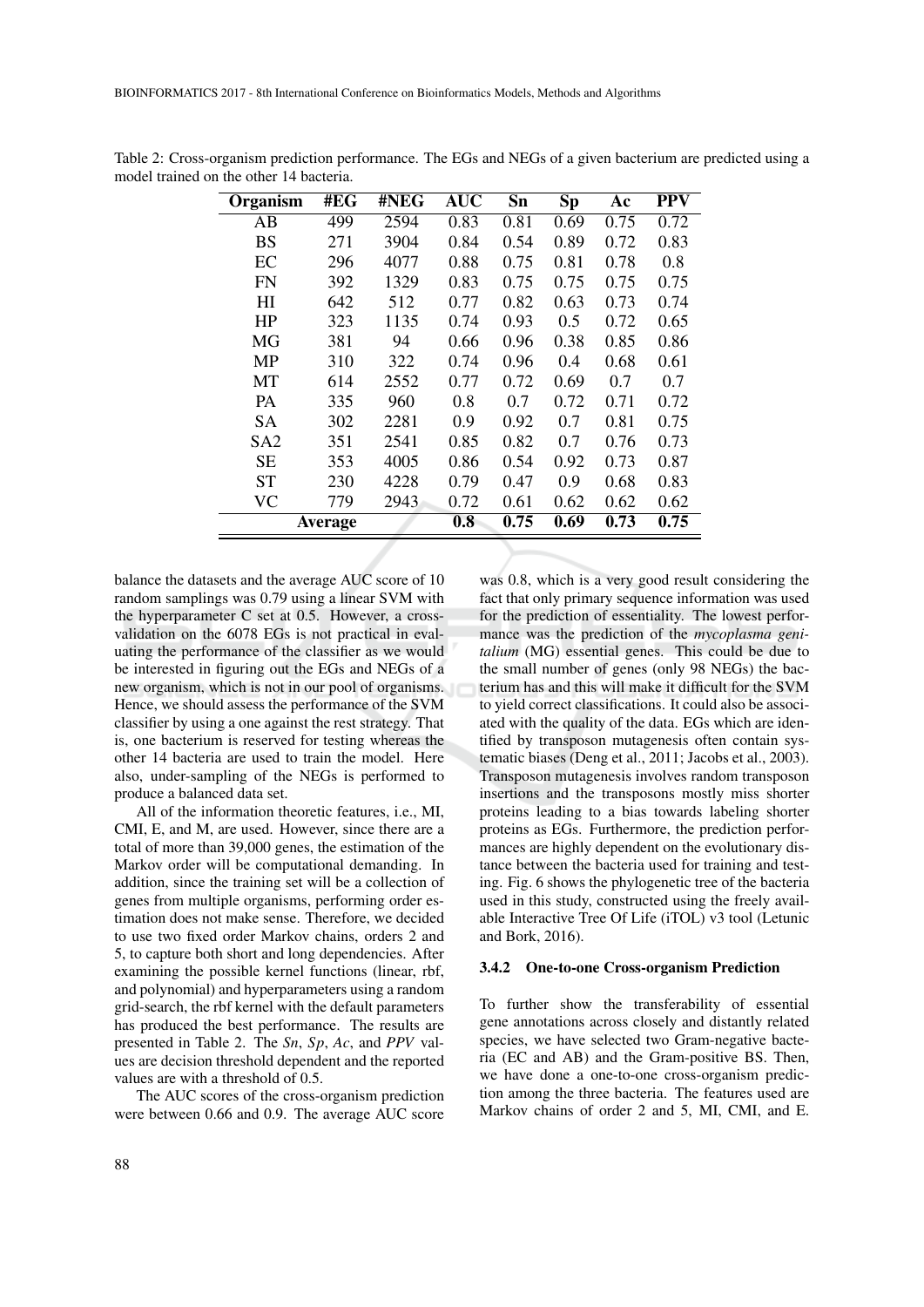

Figure 6: The phylogenetic relationship between the bacteria used in this study.

The hyperparameters leading to a high performance are 0.4 for C and 0.005 for gamma (obtained by performing a grid-search on the parameters). The AUC scores of the cross-organism predictions are presented in Table 3.

Despite having different lifestyles and very large evolutionary distance (EC and BS diverged about a billion years ago), it is remarkable that essential and non-essential genes can be reciprocally transferred with a fairly high accuracy using only primary sequence information.

### 3.5 Comparison with Other EG **Predictors**

Our EG predictor uses information theoretic features derived from primary sequence information only. The essentiality of a gene however is a complex issue, which not only depends on sequence composition and organization but also on many other factors such as metabolic relationships between proteins, evolutionary conservation, and gene expression. The essentiality of a gene is also context dependent. A gene, which is essential in one condition, might not be essential in another conditions (Sassetti et al., 2001). Hence, many researchers have tried to use gene expression, homology, and network topological information along with sequence-based features for the prediction of essential genes using various machinelearning algorithms. The work of Ning et al. (Ning et al., 2014), being the only purely primary sequence information based predictor, can be directly compared with our predictor. Although the other methods use extra information, which is sometimes hard to get for under-studied or newly discovered organisms, we have also made a comparison of our results with selected essential gene predictors.

Our results are overall slightly better than Ning et al. (Ning et al., 2014). For *E. coli*, the five-fold cross validation AUC score was 0.82, our method produced

an AUC score of 0.85. The AUC for the prediction of *M. pulmonis* EGs is improved from 0.74 to 0.81. The cross-validation results of the 16 bacterial species had a 0.76 AUC score. Our method has also shown a comparable performance of 0.79. Tested on an independent test set using a strain of Salmonella Typumurium SL1344, their model resulted in AUC score of 0.81. An independent test on all of the bacteria has produced AUC scores of up to 0.9 (on average 0.8). For the same Salmonela strain the AUC scores is 0.8.

Deng et al. (Deng et al., 2011) have used thirteen features. Along with the sequence dependent features such as length of amino acids and effective number of codons, they have used features related to network topology, gene-expression, homology, phylogenetics, and protein domain knowledge. A combination of four machine-learning algorithms (Nave Bayes, logistic regression, C4.5 decision tree, and CN2 rule) were applied. The other recent and more effective method for EG prediction is ZUPLS (Song et al., 2014). It uses Z-curve features together with other sequence-based features including homology (orthology and paralogy) and domain knowledge. They have adopted the partial least squares classifier for classification. The cross-organism prediction performances among the bacteria EC, BS, and AB are presented in the Table 4. In comparison, our method has a comparable performance with the two methods. The average values indicate that the ZUPLS method is slightly better in AUC score. However, our method has the highest performance in terms of PPV scores. Considering that we have used only primary sequence information, the performance of our classifier is astonishing.

### 4 CONCLUSIONS

We designed a machine learning based gene essentiality predictor and demonstrated the effective classification of essential and non-essential genes using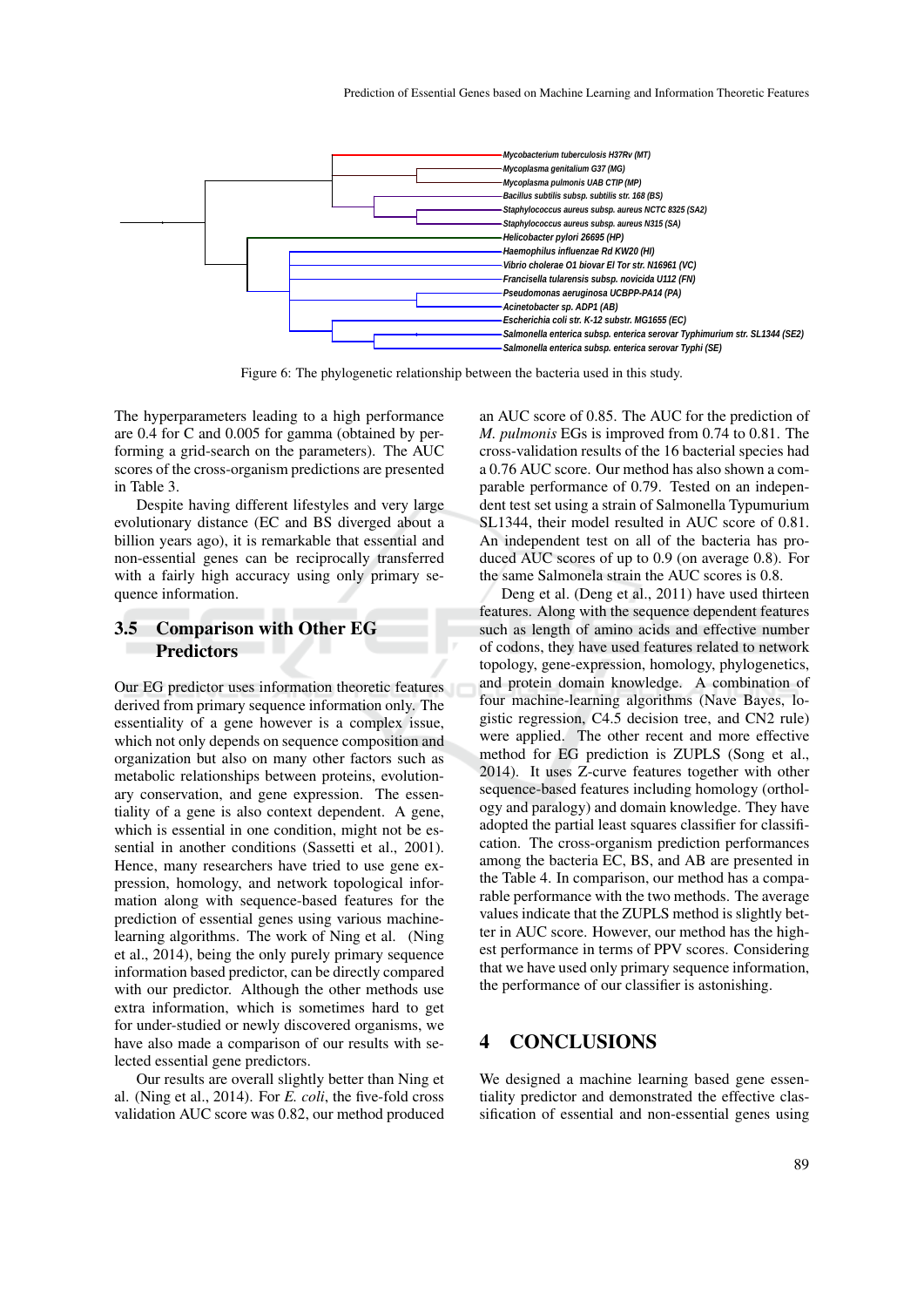| Train |    |             | Test AUC Train Test AUC |      |             |  |
|-------|----|-------------|-------------------------|------|-------------|--|
| AB    |    | BS 0.86     | $\overline{\text{BS}}$  |      | $EC = 0.84$ |  |
| AB    |    | $EC = 0.86$ | EC                      | AB   | 0.84        |  |
| BS.   | AB | 0.83        | EC                      | BS - | 0.86        |  |

Table 3: AUC scores of essential gene prediction among AB, BS, and EC.

Table 4: Prediction performance comparison of our method, Deng et al. (Deng et al., 2011), and ZUPLS (Song et al., 2014).

|                |      | Our method |            | Deng et al. |            | <b>ZUPLS</b> |            |
|----------------|------|------------|------------|-------------|------------|--------------|------------|
| Train          | Test | <b>AUC</b> | <b>PPV</b> | <b>AUC</b>  | <b>PPV</b> | <b>AUC</b>   | <b>PPV</b> |
| EC             | AВ   | 0.84       | 0.85       | 0.8         | 0.81       | 0.86         | 0.79       |
| EC             | BS   | 0.86       | 0.93       | 0.8         | 0.54       | 0.93         | 0.73       |
| <b>BS</b>      | EC   | 0.84       | 0.73       | 0.86        | 0.48       | 0.91         | 0.64       |
| AB             | EC   | 0.86       | 0.75       | 0.89        | 0.43       | 0.91         | 0.64       |
| <b>Average</b> |      | 0.85       | 0.82       | 0.84        | 0.57       | 0.9          | 0.7        |

information-theoretic features. The features are directly derived from only the DNA sequence. Other computational methods depend on the availability of experimental data, such as network of gene/protein interactions, functional microarray gene expression, and gene ontology annotations. However, these experimental data are mostly only available for wellstudied organisms and not for unstudied or newly sequenced organisms. In this regard, our method has an advantage that it can be applied to any organism. The information-theoretic tools we used are entropy, mutual information, conditional mutual information, and Markov models. These procedures are applied to the genomic sequences to reveal structural and compositional properties that can highlight differences between essential and non-essential genes. Average AUC scores of more than 0.8 were obtained. The AUC score for predicting EGs of *E. coli*, *B. subtilis*, and *M. pulmonis* are 0.85, 0.81, and 0.89, respectively. In cross-organism prediction, two approaches where taken. The first is a many-to-one approach where the EGs of a given bacteria are predicted using a model trained on multiple bacteria. The average AUC score is 0.8. The other is a one-to-one prediction between *E. coli*, *Acinetobacter*, and *B. subtilis* and average AUC of 0.85 was obtained. The performance of our predictor has been comparable to recent and state-of-the art predictors. Considering that we used only sequence information on a problem that is much more complicated (essentiality is context dependent and involves the interaction of multiple proteins), the achieved results are very encouraging. In this work, we have tested our method on prokaryotic genomes and shown that EG annotations can be reciprocally transferred between both closely and distantly related bacteria with a reasonable accuracy. In the future, we will assess the applicability of our method in other domains of life. To further improve the accuracy in the many-to-one predictions, instead of using all species in the pool for training, a subset could be selected based on certain criteria (e.g., sequence similarity).

# ACKNOWLEDGEMENTS

This work is funded by the German Research Foundation (Deutsche Forschungsgemeinschaft, DFG).

### REFERENCES

- Acencio, M. L. and Lemke, N. (2009). Towards the prediction of essential genes by integration of network topology, cellular localization and biological process information. *BMC bioinformatics*, 10(1):1.
- Bauer, M., Schuster, S. M., and Sayood, K. (2008). The average mutual information profile as a genomic signature. *BMC bioinformatics*, 9(1):1.
- Ben-Hur, A. and Weston, J. (2010). A users guide to support vector machines. *Data mining techniques for the life sciences*, pages 223–239.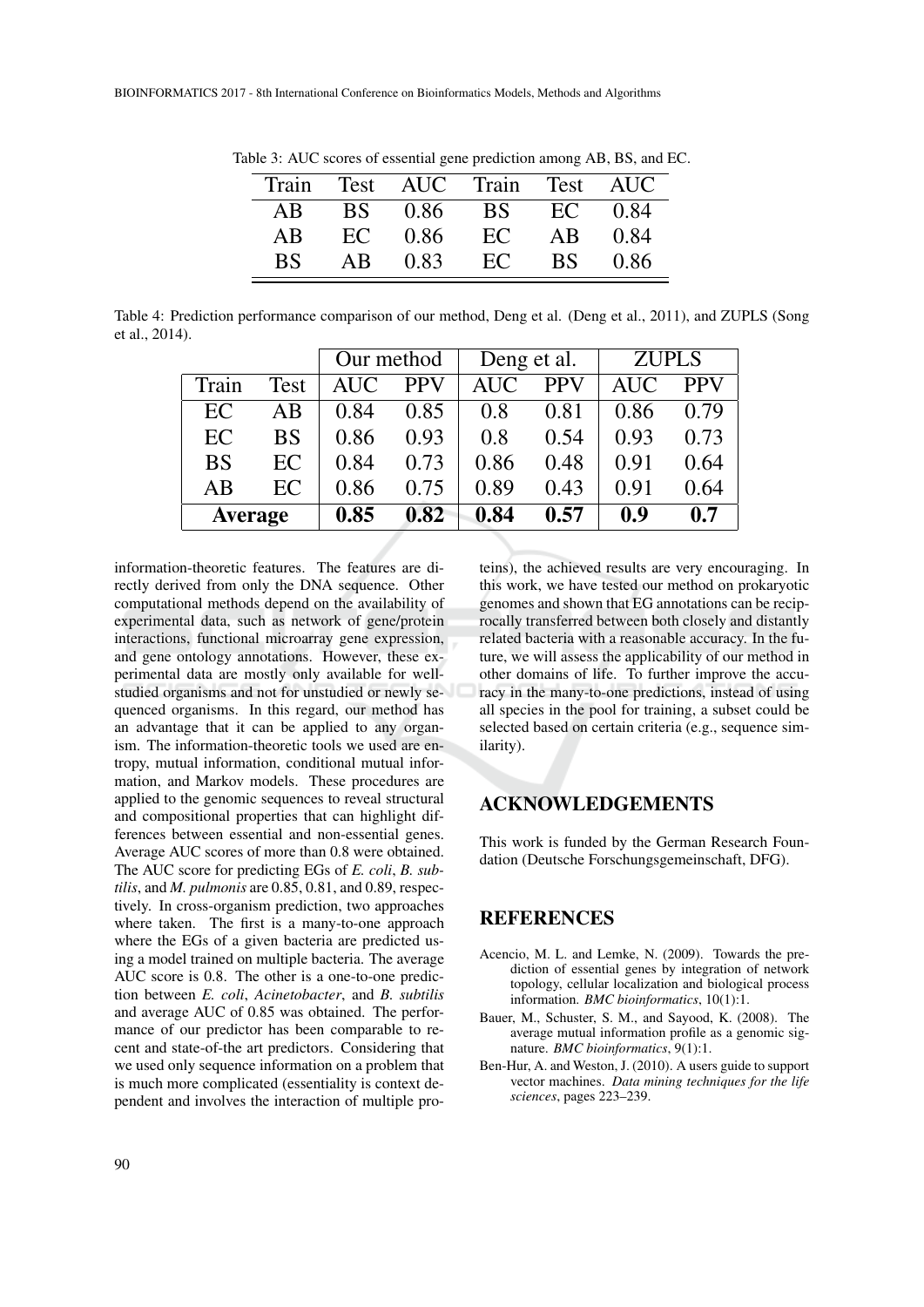- Benson, D. A., Cavanaugh, M., Clark, K., Karsch-Mizrachi, I., Lipman, D. J., Ostell, J., and Sayers, E. W. (2013). Genbank. *Nucleic acids research*, 41(D1):D36–D42.
- Chalker, A. F. and Lunsford, R. D. (2002). Rational identification of new antibacterial drug targets that are essential for viability using a genomics-based approach. *Pharmacology & therapeutics*, 95(1):1–20.
- Chen, L., Ge, X., and Xu, P. (2015). Identifying essential streptococcus sanguinis genes using genome-wide deletion mutation. *Gene Essentiality: Methods and Protocols*, pages 15–23.
- Chen, W.-H., Minguez, P., Lercher, M. J., and Bork, P. (2012). OGEE: an online gene essentiality database. *Nucleic acids research*, 40(D1):D901–D906.
- Chen, Y. and Xu, D. (2005). Understanding protein dispensability through machine-learning analysis of highthroughput data. *Bioinformatics*, 21(5):575–581.
- Cheng, J., Xu, Z., Wu, W., Zhao, L., Li, X., Liu, Y., and Tao, S. (2014). Training set selection for the prediction of essential genes. *PloS one*, 9(1):e86805.
- Clarke, L. and Carbon, J. (1976). A colony bank containing synthetic coi ei hybrid plasmids representative of the entire e. coli genome. *Cell*, 9(1):91–99.
- Cullen, L. M. and Arndt, G. M. (2005). Genomewide screening for gene function using RNAi in mammalian cells. *Immunology and cell biology*, 83(3):217–223.
- Dalevi, D. and Dubhashi, D. (2005). The peres-shields order estimator for fixed and variable length markov models with applications to DNA sequence similarity. In *International Workshop on Algorithms in Bioinformatics*, pages 291–302. Springer.
- Date, S. V. and Marcotte, E. M. (2003). Discovery of uncharacterized cellular systems by genome-wide analysis of functional linkages. *Nature biotechnology*, 21(9):1055–1062.
- Deng, J., Deng, L., Su, S., Zhang, M., Lin, X., Wei, L., Minai, A. A., Hassett, D. J., and Lu, L. J. (2011). Investigating the predictability of essential genes across distantly related organisms using an integrative approach. *Nucleic acids research*, 39(3):795–807.
- Giaever, G., Chu, A. M., Ni, L., Connelly, C., Riles, L., Veronneau, S., Dow, S., Lucau-Danila, A., Anderson, K., Andre, B., et al. (2002). Functional profiling of the saccharomyces cerevisiae genome. *nature*, 418(6896):387–391.
- Hagenauer, J., Dawy, Z., Gobel, B., Hanus, P., and Mueller, J. (2004). Genomic analysis using methods from information theory. In *Information Theory Workshop, 2004. IEEE*, pages 55–59. IEEE.
- Hutchison, C. A., Chuang, R.-Y., Noskov, V. N., Assad-Garcia, N., Deerinck, T. J., Ellisman, M. H., Gill, J., Kannan, K., Karas, B. J., Ma, L., et al. (2016). Design and synthesis of a minimal bacterial genome. *Science*, 351(6280):aad6253.
- Itaya, M. (1995). An estimation of minimal genome size required for life. *FEBS letters*, 362(3):257–260.
- Jacobs, M. A., Alwood, A., Thaipisuttikul, I., Spencer, D., Haugen, E., Ernst, S., Will, O., Kaul, R., Raymond, C., Levy, R., et al. (2003). Comprehensive

transposon mutant library of pseudomonas aeruginosa. *Proceedings of the National Academy of Sciences*, 100(24):14339–14344.

- Katz, R. W. (1981). On some criteria for estimating the order of a markov chain. *Technometrics*, 23(3):243– 249
- Lamichhane, G., Zignol, M., Blades, N. J., Geiman, D. E., Dougherty, A., Grosset, J., Broman, K. W., and Bishai, W. R. (2003). A postgenomic method for predicting essential genes at subsaturation levels of mutagenesis: application to mycobacterium tuberculosis. *Proceedings of the National Academy of Sciences*, 100(12):7213–7218.
- Letunic, I. and Bork, P. (2016). Interactive tree of life (itol) v3: an online tool for the display and annotation of phylogenetic and other trees. *Nucleic acids research*, page gkw290.
- Lu, Y., Deng, J., Rhodes, J. C., Lu, H., and Lu, L. J. (2014). Predicting essential genes for identifying potential drug targets in aspergillus fumigatus. *Computational biology and chemistry*, 50:29–40.
- Luo, H., Lin, Y., Gao, F., Zhang, C.-T., and Zhang, R. (2014). Deg 10, an update of the database of essential genes that includes both protein-coding genes and noncoding genomic elements. *Nucleic acids research*, 42(D1):D574–D580.
- Menéndez, M., Pardo, L., Pardo, M., and Zografos, K. (2011). Testing the order of markov dependence in DNA sequences. *Methodology and computing in applied probability*, 13(1):59–74.
- Mushegian, A. R. and Koonin, E. V. (1996). A minimal gene set for cellular life derived by comparison of complete bacterial genomes. *Proceedings of the National Academy of Sciences*, 93(19):10268–10273.
- Nigatu, D., Henkel, W., Sobetzko, P., and Muskhelishvili, G. (2016). Relationship between digital information and thermodynamic stability in bacterial genomes. *EURASIP Journal on Bioinformatics and Systems Biology*, 2016(1):1.
- Nigatu, D., Mahmood, A., Henkel, W., Sobetzko, P., and Muskhelishvili, G. (2014). Relating digital information, thermodynamic stability, and classes of functional genes in e. coli. In *Signal and Information Processing (GlobalSIP), 2014 IEEE Global Conference on*, pages 1338–1341. IEEE.
- Ning, L., Lin, H., Ding, H., Huang, J., Rao, N., and Guo, F. (2014). Predicting bacterial essential genes using only sequence composition information. *Genet. Mol. Res*, 13:4564–4572.
- Papapetrou, M. and Kugiumtzis, D. (2013). Markov chain order estimation with conditional mutual information. *Physica A: Statistical Mechanics and its Applications*, 392(7):1593–1601.
- Papapetrou, M. and Kugiumtzis, D. (2016). Markov chain order estimation with parametric significance tests of conditional mutual information. *Simulation Modelling Practice and Theory*, 61:1–13.
- Pedregosa, F., Varoquaux, G., Gramfort, A., Michel, V., Thirion, B., Grisel, O., Blondel, M., Prettenhofer, P., Weiss, R., Dubourg, V., Vanderplas, J., Passos, A., Cournapeau, D., Brucher, M., Perrot, M., and